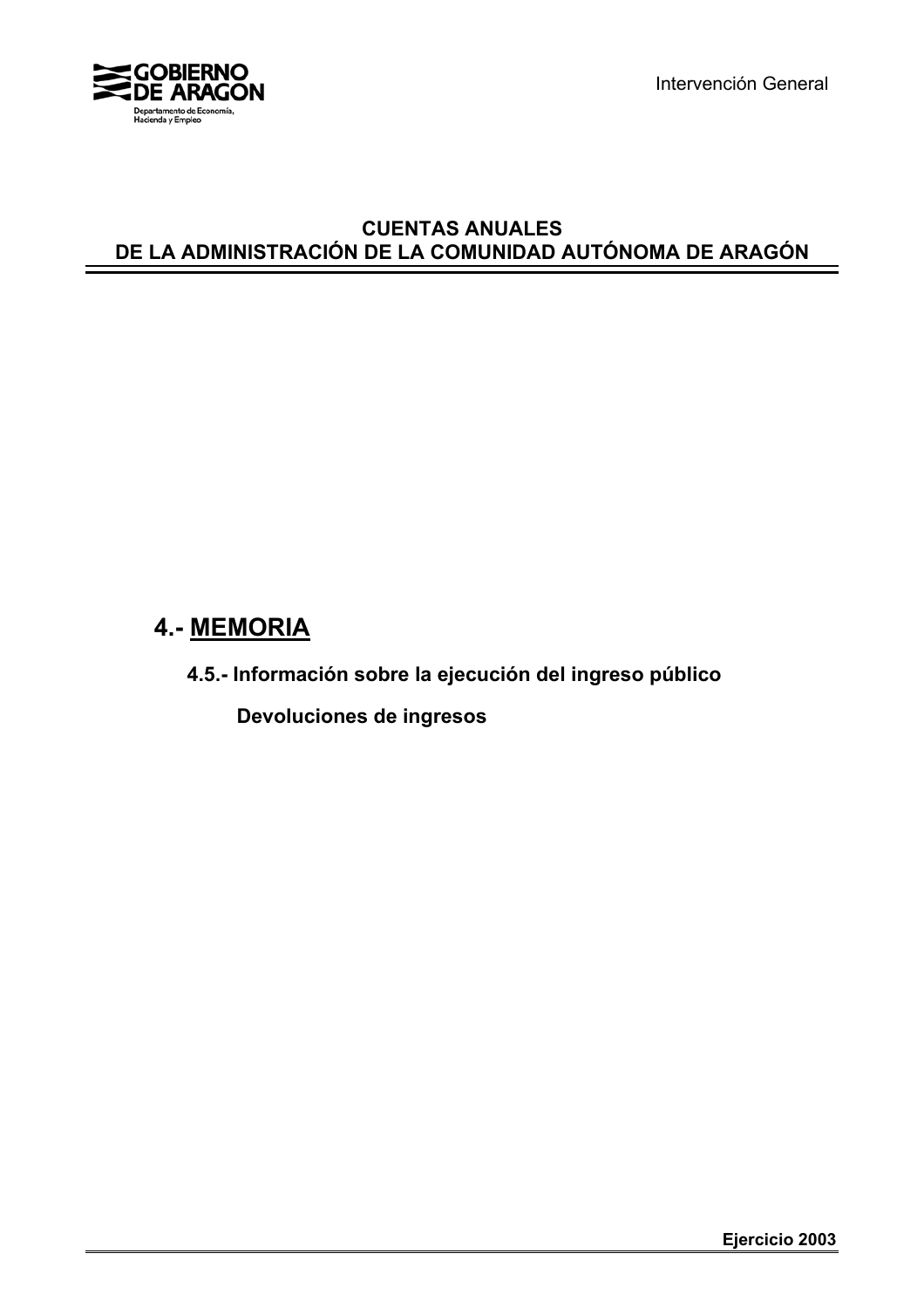| 1250                                                                                                                                                                                               | SERVICIOS CENTRALES                                                                                                                                                                                                                                                                                                                                                                                                                                                                                                                                                                                                                                                    | 84.922,35                                   |               |                                           | 10280.085.47   10365.007.82                 | 10362.677.34                              | 2.330.48                                                    |
|----------------------------------------------------------------------------------------------------------------------------------------------------------------------------------------------------|------------------------------------------------------------------------------------------------------------------------------------------------------------------------------------------------------------------------------------------------------------------------------------------------------------------------------------------------------------------------------------------------------------------------------------------------------------------------------------------------------------------------------------------------------------------------------------------------------------------------------------------------------------------------|---------------------------------------------|---------------|-------------------------------------------|---------------------------------------------|-------------------------------------------|-------------------------------------------------------------|
|                                                                                                                                                                                                    | CODIGO/DESCRIPCION                                                                                                                                                                                                                                                                                                                                                                                                                                                                                                                                                                                                                                                     | PENDIENTE PAGO MODIFICACION<br>A 1 DE ENERO | SALDO INICIAL | EL EJERCICIO                              | RECONOCIDO EN TOTAL DEVOLUC.<br>RECONOCIDAS |                                           | EFECTUADAS EN PENDIENTE PAGO<br>EL EJERCICIO A 31 DICIEMBRE |
|                                                                                                                                                                                                    |                                                                                                                                                                                                                                                                                                                                                                                                                                                                                                                                                                                                                                                                        |                                             |               |                                           |                                             |                                           |                                                             |
| 10000<br>10001<br>20000<br>20100<br>21001<br>22001<br>22003<br>22004<br>22005<br>22006<br>22007<br>22008<br>22009<br>30100<br>30106<br>30200<br>31000<br>31001<br>31201<br>31300<br>31301<br>31500 | TARIFA AUTONOMICA DEL I.R.P.F.<br>TARIFA AUT. I.R.P.F.EJ.CERRADOS<br>S/TRANSMISIONES PATR. ONEROSAS<br>EFECTOS TIMBRADOS Y OTROS<br>I.V.A. SOBRE OPERACIONES INTERIORES<br>SOBRE CERVEZA<br>SOBRE LABORES DE TABACO<br>SOBRE HIDROCARBUROS<br>SOBRE DETERMINADOS MEDIOS DE TRANSPORTE<br>SOBRE PRODUCTOS INTERMEDIOS<br>SOBRE ENERGÍA (ELECTRICIDAD)<br>SOBRE ALCOHOL Y BEBIDAS DERIVADAS<br>MINORISTAS DE HIDROCARBUROS<br>PRESIDENCIA Y RELACIONES INSTITUCIONALES<br>CULTURA Y TURISMO<br>DE CARTONES DE BINGO<br>SUSCRIPCION Y VENTA B.O.A.<br>ANUNCIOS B.O.A.<br>CARTOGRAFIA<br>CUOTAS ALUMNOS ESCUELAS DE CAPACITACION<br>COMEDORES<br>HOSPITALES Y DISPENSARIOS |                                             |               |                                           |                                             |                                           |                                                             |
| 31504<br>31600<br>31601<br>31602<br>31603<br>31604                                                                                                                                                 | <b>GUARDERIAS</b><br>INSTALACIONES DEPORTIVAS<br>ACTIVIDADES DEPORTIVAS<br>RESIDENCIAS<br>ALBERGUES<br>CAMPAMENTOS                                                                                                                                                                                                                                                                                                                                                                                                                                                                                                                                                     |                                             |               | 80.12<br>548.28                           | 80.12<br>548,28                             | 80.12<br>548.28                           |                                                             |
| 31605<br>31606<br>31608<br>31907<br>32004<br>32019<br>32022<br>32023<br>32024                                                                                                                      | <b>ACTIVIDADES</b><br>CARNET JOVEN<br><b>GUARDERIAS</b><br>EDUCACION Y CIENCIA<br>TASA 04 AUTORIZ.EN MATERIA DE ESPECTACUL<br>TASA 19 PREST.DE SERV.ADMVOS.Y TECNICOS<br>TASA 22 INSERCION ANUNCIOS EN EL B.O.A.<br>TASA 23 INSCRIP.Y PUBLIC.ASOCIAC., FUNDAC<br>TASA 24 DERECHOS DE EXAMEN                                                                                                                                                                                                                                                                                                                                                                            |                                             |               | 8.528,88<br>30,80<br>4.752,46<br>5.471,26 | 8.528,88<br>30,80<br>4.752,46<br>5.471,26   | 8.484,00<br>30,80<br>4.752,46<br>5.471.26 | 44.88                                                       |
| 32100<br>32105<br>32106<br>32107                                                                                                                                                                   | TASA LABORATORIOS<br>TASA 05 ORDENACION TRANSPORTE TERRESTRE<br>TASA 06 ACTUACIONES EN MATERIA VVDA. PROT<br>TASA 07 SERVC.DE EXPEDICION CEDULA HABIT                                                                                                                                                                                                                                                                                                                                                                                                                                                                                                                  |                                             |               | 110,99<br>22,98                           | 110,99<br>22,98                             | 110,99<br>22,98                           |                                                             |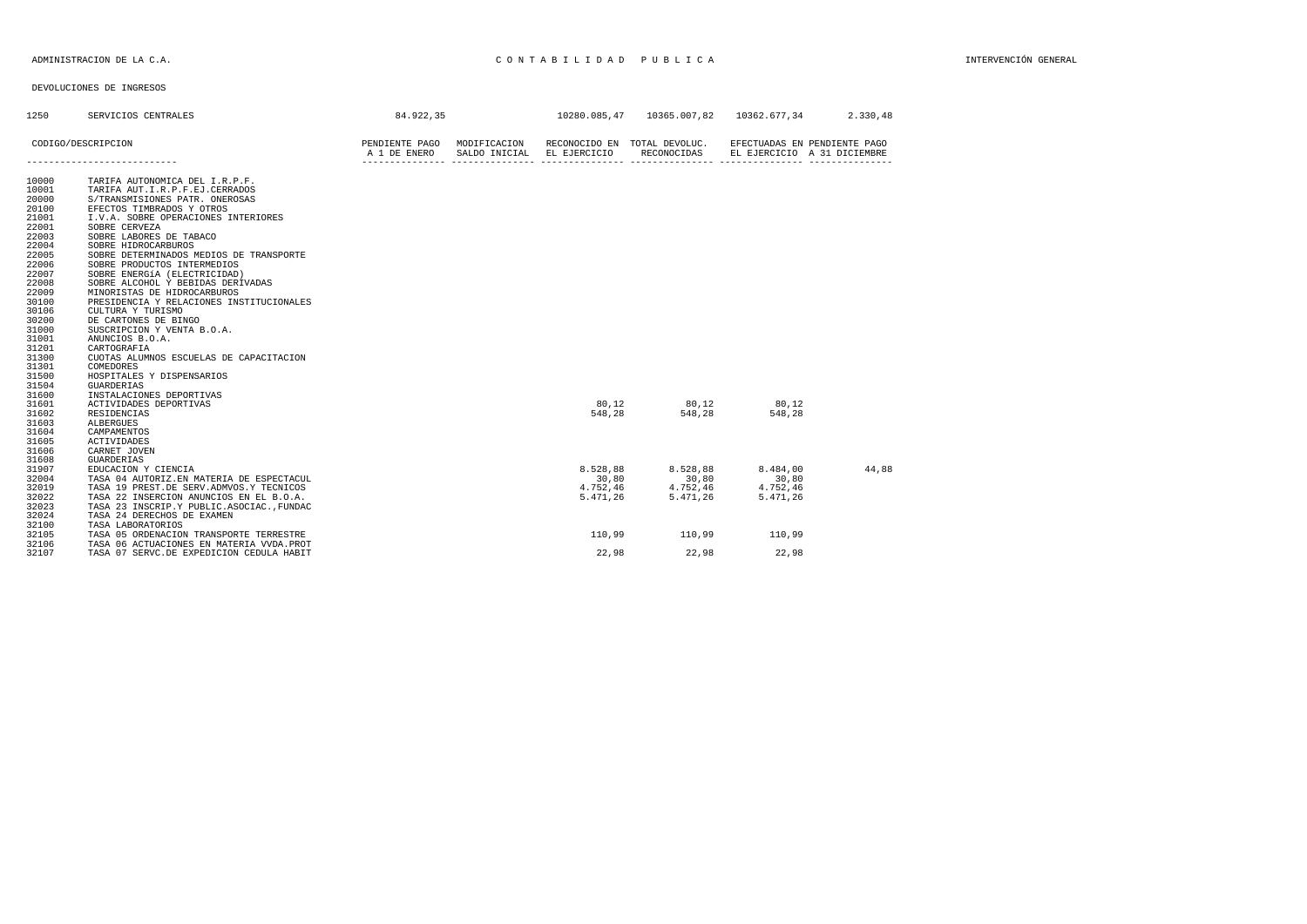### ADMINISTRACION DE LA C.A. CARRECTER EN LA CONTRETEIRA EN LA CONTRETEIRA EN LA CARRECTERA EN LA CARRECTERA EN LA

HORA : 14:01:57.7 \*\*\*\*\* E U R O \*\*\*\*\* PAGINA: 3

| 1250  | SERVICIOS CENTRALES                         | 84.922,35                                                |                            |          | 10280.085,47  10365.007,82  10362.677,34  2.330,48 |                     |                              |
|-------|---------------------------------------------|----------------------------------------------------------|----------------------------|----------|----------------------------------------------------|---------------------|------------------------------|
|       |                                             |                                                          |                            |          |                                                    |                     |                              |
|       | CODIGO/DESCRIPCION                          | PENDIENTE PAGO MODIFICACION RECONOCIDO EN TOTAL DEVOLUC. |                            |          |                                                    |                     | EFECTUADAS EN PENDIENTE PAGO |
|       |                                             | A 1 DE ENERO                                             | SALDO INICIAL EL EJERCICIO |          | RECONOCIDAS                                        |                     | EL EJERCICIO A 31 DICIEMBRE  |
|       |                                             |                                                          |                            |          |                                                    |                     |                              |
| 32209 | TASA 09 SERV. FACULTATIVOS S/ ORD. INDUSTR  |                                                          |                            |          |                                                    |                     |                              |
| 32210 | TASA 10 SERV. FACULTATIVOS AGRONOMICOS      |                                                          |                            | 52,75    | 52,75<br>5.989.92                                  | $52,75$<br>5.989.02 |                              |
| 32211 | TASA 11 SERV. FACULTATIVOS VETERINARIOS     |                                                          |                            | 5.989,92 |                                                    |                     |                              |
| 32216 | TASA 16 EXPED.LICENCIAS Y PERMISOS CAZA     |                                                          |                            | 8.785,42 | 8.785, 42                                          | 8.785,42            |                              |
| 32217 | TASA 17 SERV. MONTES Y APROV. FORESTALES    |                                                          |                            | 326,80   | 326,80                                             | 326,80              |                              |
| 32312 | TASA 12 INSP.Y CONTROL SANIT.OFICIAL ANI    |                                                          |                            |          |                                                    |                     |                              |
| 32313 | TASA 13 SERV. SANITARIOS                    |                                                          |                            |          | 65,52 65,52 65,52                                  |                     |                              |
| 32320 | TASA 20 SERV. FARMACEUTICOS                 |                                                          |                            |          |                                                    |                     |                              |
| 32321 | TASA 21 SERV. SOCIALES                      |                                                          |                            |          |                                                    |                     |                              |
| 32615 | TASA 15 SERV. EXPD. TITULOS ACADEMICOS      |                                                          |                            | 691.71   | 691,71                                             | 691,71              |                              |
| 32625 | TASA SERVICIOS REGISTRO TERRIT. PROPIEDA    |                                                          |                            | 11,30    | 11,30                                              | 11,30               |                              |
| 32714 | TASA 14 SERV.ORD.ACTIVID.IND.ENERGET.MET    |                                                          |                            | 1.249,73 | 1.249,73                                           | 1.249,73            |                              |
| 32901 | TASA 01 DIRECCION E INSPECCION DE OBRAS     |                                                          |                            | 949,64   | 949,64                                             | 949,64              |                              |
| 32902 | TASA 02 REDACCION PROYECTOS, CONF.Y TAS.O   |                                                          |                            |          |                                                    |                     |                              |
| 32903 | TASA 03 SERV. ADMVOS. REDAC. INFOR. Y OTRAS |                                                          |                            |          | 116,87 116,87 116,87                               |                     |                              |
| 33100 | LABORATORIO CALIDAD EDIFICACION             |                                                          |                            |          |                                                    |                     |                              |
| 33200 | PRECIOS PUBLICOS-LABORATORIO DE SANIDAD     |                                                          |                            |          |                                                    |                     |                              |
| 33201 | PRECIOS PUBLICOS-LABORATORIO AGROAMBIENT    |                                                          |                            |          |                                                    |                     |                              |
| 33202 | PRECIOS PÚBLICOS - CENSYRA                  |                                                          |                            |          |                                                    |                     |                              |
| 33203 | PRECIOS PÚBLICOS - CENTRO TECNOLOGIA AGR    |                                                          |                            |          |                                                    |                     |                              |
| 33600 | VARIOS                                      |                                                          |                            |          |                                                    |                     |                              |
| 33800 | PRECIOS PUBLICOS - DEPORTES                 |                                                          |                            | 76,00    | 76,00 76,00                                        |                     |                              |
| 38000 | VARIOS                                      |                                                          |                            |          |                                                    |                     |                              |
| 38001 | ECONOMIA HACIENDA Y EMPLEO                  |                                                          |                            |          |                                                    |                     |                              |
| 38002 | O.P., URBANISMO Y TRANSPORTE                |                                                          |                            |          | 2.343,95 2.343,95                                  | 2.343,95            |                              |
| 38003 | AGRICULTURA                                 |                                                          |                            |          |                                                    |                     |                              |
| 38004 | INDUSTRIA COMERCIO Y DESARROLLO             |                                                          |                            |          |                                                    |                     |                              |
| 38005 | SANIDAD, CONSUMO Y BIENESTAR SOCIAL         |                                                          |                            |          |                                                    |                     |                              |
| 38006 | CULTURA Y TURISMO                           |                                                          |                            |          |                                                    |                     |                              |
| 38007 | EDUCACION Y CIENCIA                         |                                                          |                            |          |                                                    |                     |                              |
| 38008 | MEDIO AMBIENTE                              |                                                          |                            |          |                                                    |                     |                              |
| 38009 | PRESIDENCIA Y RELAC. INSTITUCIONALES        |                                                          |                            | 107,91   | 107,91                                             |                     | 107,91                       |
| 38013 | I.S.V.A.                                    |                                                          |                            |          |                                                    |                     |                              |
| 38100 | PRESIDENCIA Y RELACIONES INSTITUCIONALES    |                                                          |                            |          |                                                    |                     |                              |
| 38101 | ECONOMIA, HACIENDA Y EMPLEO                 |                                                          |                            |          |                                                    |                     |                              |
| 38102 | OBRAS PUBLICAS, URBANISMO Y TRANSPORTES     |                                                          |                            |          |                                                    |                     |                              |
| 38103 | AGRICULTURA                                 |                                                          |                            |          |                                                    |                     |                              |
| 38104 | INDUSTRIA COMERCIO Y DESARROLLO             |                                                          |                            |          |                                                    |                     |                              |
| 38105 | SANIDAD, CONSUMO Y BIENESTAR SOCIAL         |                                                          |                            |          |                                                    |                     |                              |
| 38106 | CULTURA Y TURISMO                           |                                                          |                            |          |                                                    |                     |                              |
| 38107 | EDUCACION Y CIENCIA                         |                                                          |                            |          |                                                    |                     |                              |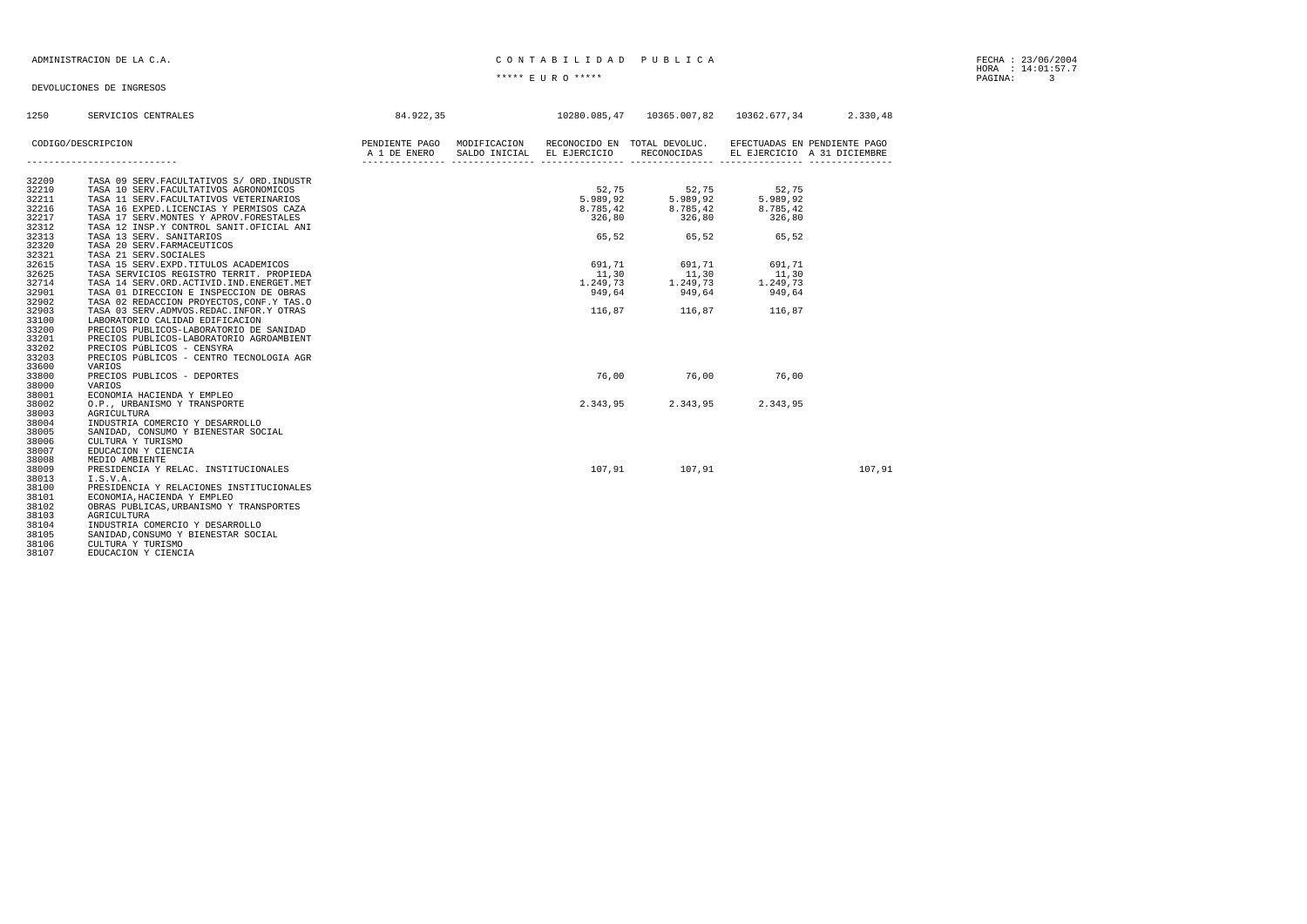### ADMINISTRACION DE LA C.A. CARREGIA EN CONTRETEIRA EN CONTRETEIRA EN CONTRETEIRA EN CARREGIA EN CONTRETEIRA EN E

HORA : 14:01:58.0 \*\*\*\*\* E U R O \*\*\*\*\* PAGINA: 4

| 1250           | SERVICIOS CENTRALES                                                    | 84.922,35                                                                |                        | 10280.085,47  10365.007,82  10362.677,34  2.330,48     |                              |                             |
|----------------|------------------------------------------------------------------------|--------------------------------------------------------------------------|------------------------|--------------------------------------------------------|------------------------------|-----------------------------|
|                | CODIGO/DESCRIPCION                                                     | PENDIENTE PAGO MODIFICACION RECONOCIDO EN TOTAL DEVOLUC.<br>A 1 DE ENERO |                        | SALDO INICIAL EL EJERCICIO RECONOCIDAS                 | EFECTUADAS EN PENDIENTE PAGO | EL EJERCICIO A 31 DICIEMBRE |
|                |                                                                        |                                                                          |                        |                                                        |                              |                             |
| 38108          | MEDIO AMBIENTE                                                         |                                                                          |                        |                                                        |                              |                             |
| 38109          | OTROS                                                                  |                                                                          |                        | 4.131,96  4.131,96  4.131,96<br>721,59  721,59  721,59 |                              |                             |
| 39001          | RESERVAS NACIONALES DE CAZA                                            |                                                                          |                        |                                                        |                              |                             |
| 39002          | PERMISOS CAZA EN COTOS SOCIAL                                          |                                                                          |                        | 13,52 13,52 13,52                                      |                              |                             |
| 39004          | 10% FONDO MEJORAS FORESTALES                                           |                                                                          |                        |                                                        |                              |                             |
| 39100          | DAÑOS EN CARRETERAS                                                    |                                                                          |                        |                                                        |                              |                             |
| 39200          | PRESIDENCIA Y RELACIONES INSTITUCIONALES                               |                                                                          |                        | 27,06 27,06                                            | 27,06                        |                             |
| 39204          | INDUSTRIA, COMERCIO Y DESARROLLO                                       |                                                                          |                        |                                                        |                              |                             |
| 39207          | EDUCACION Y CIENCIA                                                    |                                                                          | 30,06                  | 30,06                                                  | 30,06                        |                             |
| 39304          | INDUSTRIA, COMERCIO Y DESARROLLO                                       |                                                                          |                        |                                                        |                              |                             |
| 39500<br>39501 | OBRAS PUBLICAS, URBANISMO Y TRANSPORTES 240, 40                        |                                                                          | 1.849.64<br>100.943,83 | 2.090,04                                               | 1.849.64<br>100.943,83       | 240,40                      |
| 39502          | ECONOMIA, HACIENDA Y EMPLEO<br>OBRAS PUBLICAS, URBANISMO Y TRANSPORTES |                                                                          | 54.695.70              | 100.943,83<br>54.695,70                                | 54.635,70                    | 60,00                       |
| 39503          | AGRICULTURA                                                            |                                                                          | 2.435.00               | 2.435,00                                               | 2.435.00                     |                             |
| 39504          | INDUSTRIA, COMERCIO Y TURISMO                                          |                                                                          | 120.20                 | 120,20                                                 | 120,20                       |                             |
| 39505          | SANIDAD, CONSUMO Y BIENESTAR SOCIAL                                    |                                                                          | 35.181,74              |                                                        | 35.181,74                    |                             |
| 39506          | CULTURA Y TURISMO                                                      |                                                                          | 158,66                 | 35.181,74<br>158,66                                    | 158,66                       |                             |
| 39508          | MEDIO AMBIENTE                                                         |                                                                          | 3.239,51               |                                                        | 3.239, 51                    |                             |
| 39509          | OTROS                                                                  |                                                                          | 3.606,07               | $3.239,51$<br>$3.606.07$<br>3.606,07                   | 3.606,07                     |                             |
| 39600          | PRESIDENCIA Y RELACIONES INSTITUCIONALES                               |                                                                          |                        |                                                        |                              |                             |
| 39601          | ECONOMIA, HACIENDA Y EMPLEO                                            |                                                                          |                        |                                                        |                              |                             |
| 39602          | OBRAS PUBLICAS, URBANISMO Y TRANSPORTES                                |                                                                          |                        |                                                        |                              |                             |
| 39603          | AGRICULTURA                                                            |                                                                          |                        |                                                        |                              |                             |
| 39604          | INDUSTRIA, COMERCIO Y DESARROLLO                                       |                                                                          |                        |                                                        |                              |                             |
| 39605          | SANIDAD, CONSUMO Y BIENESTAR SOCIAL                                    |                                                                          |                        |                                                        |                              |                             |
| 39606          | CULTURA Y TURISMO                                                      |                                                                          |                        |                                                        |                              |                             |
| 39607          | EDUCACION Y CIENCIA                                                    |                                                                          |                        |                                                        |                              |                             |
| 39608          | MEDIO AMBIENTE                                                         |                                                                          |                        |                                                        |                              |                             |
| 39609          | OTROS                                                                  |                                                                          |                        |                                                        |                              |                             |
| 39613          | ISVA                                                                   |                                                                          |                        |                                                        |                              |                             |
| 39802          | INTERESES DE DEMORA                                                    |                                                                          |                        |                                                        |                              |                             |
| 40002          | FONDO DE SUFICIENCIA                                                   |                                                                          |                        |                                                        |                              |                             |
| 40003          | P.I.E. INGRESOS GENERALES EJ. ANTERIOR                                 |                                                                          |                        |                                                        |                              |                             |
| 40005          | FONDO GARANTIA EJ.ANTERIOR                                             |                                                                          |                        |                                                        |                              |                             |
| 40140          | ASISTENCIA SANITARIA DE LA SEGUR. SOCIAL                               |                                                                          |                        |                                                        |                              |                             |
| 40300          | AYUDAS COMPLEMENTARIAS PAC                                             |                                                                          |                        |                                                        |                              |                             |
| 40301          | GASTOS INTERVENCION MERCADO                                            |                                                                          |                        |                                                        |                              |                             |
| 40304          | ESTADISTICA AGRARIA                                                    |                                                                          |                        |                                                        |                              |                             |
| 40309<br>40400 | OTROS                                                                  |                                                                          | 293.823.82             | 293.823.82                                             | 293.823.82                   |                             |
| 40401          | PLAN F.I.P.                                                            |                                                                          |                        |                                                        |                              |                             |
|                | GUARDERIAS INFANTILES                                                  |                                                                          |                        |                                                        |                              |                             |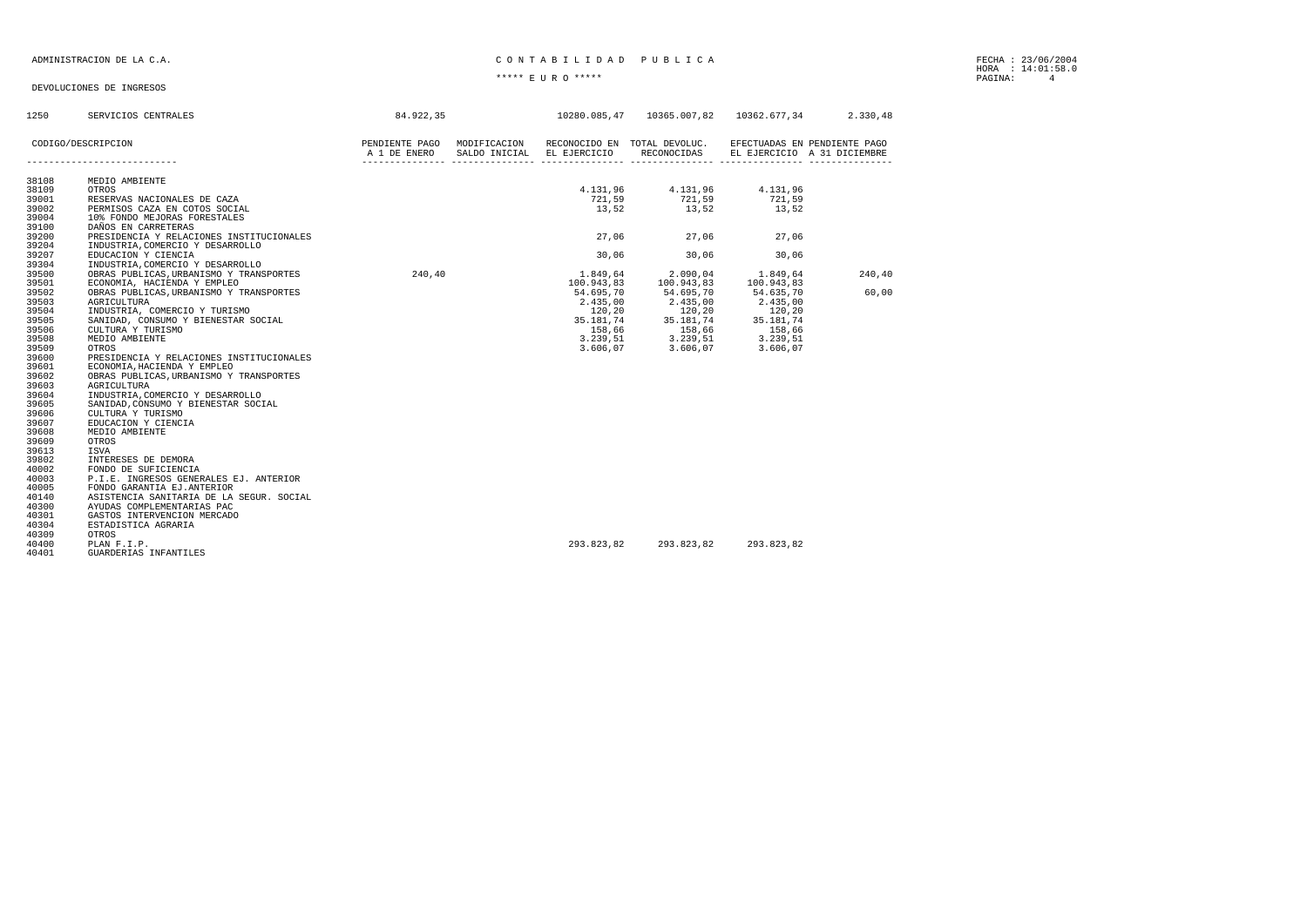### ADMINISTRACION DE LA C.A. CONTABILIDAD PUBLICA

HORA : 14:01:58.3 \*\*\*\*\* E U R O \*\*\*\*\* PAGINA: 5

| 1250           | SERVICIOS CENTRALES                                                       | 84.922,35    |                                                                                        |                                  | $10280.085.47$ $10365.007.82$ $10362.677.34$ 2.330.48       |  |
|----------------|---------------------------------------------------------------------------|--------------|----------------------------------------------------------------------------------------|----------------------------------|-------------------------------------------------------------|--|
|                | CODIGO/DESCRIPCION                                                        | A 1 DE ENERO | PENDIENTE PAGO MODIFICACION RECONOCIDO EN TOTAL DEVOLUC.<br>SALDO INICIAL EL EJERCICIO | RECONOCIDAS                      | EFECTUADAS EN PENDIENTE PAGO<br>EL EJERCICIO A 31 DICIEMBRE |  |
| 40403          | PENSIONES ANCIANOS Y ENFERMOS                                             |              |                                                                                        |                                  |                                                             |  |
| 40404<br>40405 | ACTUACIONES DE DROGODEPENDENCIA<br>PLAN DESARROLLO GITANO                 |              |                                                                                        | 8.414,17 8.414,17 8.414,17       |                                                             |  |
| 40406          | PREST. BASICAS SERV. SOCIALES                                             |              |                                                                                        | 131.722.42 131.722.42 131.722.42 |                                                             |  |
| 40407          | PLAN GERONTOLOGICO                                                        |              |                                                                                        |                                  |                                                             |  |
| 40409          | ERRADICACION DE LA POBREZA                                                |              |                                                                                        | 17.822,63 17.822,63 17.822,63    |                                                             |  |
| 40410          | PLAN INTEGRAL PERSONAS DISCAPACITADAS                                     |              |                                                                                        |                                  |                                                             |  |
| 40411          | APOYO A FAMILIAS MONOPARENTALES                                           |              |                                                                                        |                                  |                                                             |  |
| 40413<br>40414 | INFORMACION S/ACCION SOCIAL<br>ORIENTACION FAMILIAR                       |              |                                                                                        |                                  |                                                             |  |
| 40415          | VIOLENCIA FAMILIAR                                                        |              |                                                                                        |                                  |                                                             |  |
| 40416          | MENORES INFRACTORES                                                       |              |                                                                                        |                                  |                                                             |  |
| 40417          | APOYO CREACION EMPLEO COOPERATIVAS                                        |              |                                                                                        |                                  |                                                             |  |
| 40418          | VOLUNTARIADO, PLAN ESTATAL                                                |              |                                                                                        | 6.481,91 6.481,91                | 6.481,91                                                    |  |
| 40419          | PLAN INTEGRACION SOCIAL INMIGRANTES                                       |              |                                                                                        |                                  |                                                             |  |
| 40420<br>40499 | CENTROS NACIONALES DE FORMACION OCUPACIO<br>OTRAS SUBVENCIONES CORRIENTES |              |                                                                                        |                                  |                                                             |  |
| 40502          | PREVENCION SIDA                                                           |              |                                                                                        |                                  |                                                             |  |
| 40504          | PREVENCION ENFERMEDADES EMERGENTES                                        |              |                                                                                        |                                  |                                                             |  |
| 40509          | OTRAS SUBVENCIONES CORRIENTES                                             |              |                                                                                        |                                  |                                                             |  |
| 40701          | LIBRO Y BIBLIOTECAS                                                       |              |                                                                                        |                                  |                                                             |  |
| 40704          | CONFEDERACION APAS Y COLECTIVOS                                           |              |                                                                                        |                                  |                                                             |  |
| 40705          | JUBIL.PERS.DOCENTE D.T.9 LOGSE                                            |              |                                                                                        |                                  |                                                             |  |
| 40708          | OTRAS SUBV. EDUCACION CIENCIA                                             |              |                                                                                        |                                  |                                                             |  |
| 40709<br>40900 | OTRAS SUBV.CORRIENTES                                                     |              |                                                                                        |                                  |                                                             |  |
| 40909          | FORMACION CONTINUA<br>OTRAS SUBV.CORRIENTES                               |              |                                                                                        |                                  |                                                             |  |
| 41209          | OTRAS SUBVENCIONES CORRIENTES                                             |              |                                                                                        |                                  |                                                             |  |
| 41212          | IAJ                                                                       |              |                                                                                        |                                  |                                                             |  |
| 41300          | INTEGRACION LABORAL MINUSVALIDO                                           |              |                                                                                        |                                  |                                                             |  |
| 41301          | E.T.CULTURA Y TURISMO                                                     |              |                                                                                        | 24.305.87 24.305.87 24.305.87    |                                                             |  |
| 41302          | PROMOCION Y EMPLEO AUTONOMO                                               |              |                                                                                        |                                  |                                                             |  |
| 41304          | AYUDAS JUBILACION Y REESTRUCTURACION EMP                                  |              |                                                                                        | 34.231,65 34.231,65 34.231,65    |                                                             |  |
| 41305<br>41308 | PROMOCION EMPLEO                                                          |              | 9361.058,70                                                                            | 9361.058,70                      | 9361.058.70                                                 |  |
| 41309          | MODERNIZACION DE S.P.E.<br>OTRAS SUBVENCIONES CORRIENTES                  |              |                                                                                        |                                  |                                                             |  |
| 41320          | CTROS. NACIONALES FORMAC. OCUPACIONAL                                     |              |                                                                                        |                                  |                                                             |  |
| 41609          | OTRAS SUBVENCIONES CORRIENTES                                             |              |                                                                                        |                                  |                                                             |  |
| 41900          | FOMENTO APOYO A LA ACTIVIDAD DEPORTIVA (                                  |              |                                                                                        | 35.709,62 35.709,62              | 35.709,62                                                   |  |
| 41908          | OTRAS SUBV. CORRIENTES                                                    |              |                                                                                        |                                  |                                                             |  |
| 42000          | PROGRAMA DE AHORRO E INCAPACIDAD TEMPORA                                  |              |                                                                                        |                                  |                                                             |  |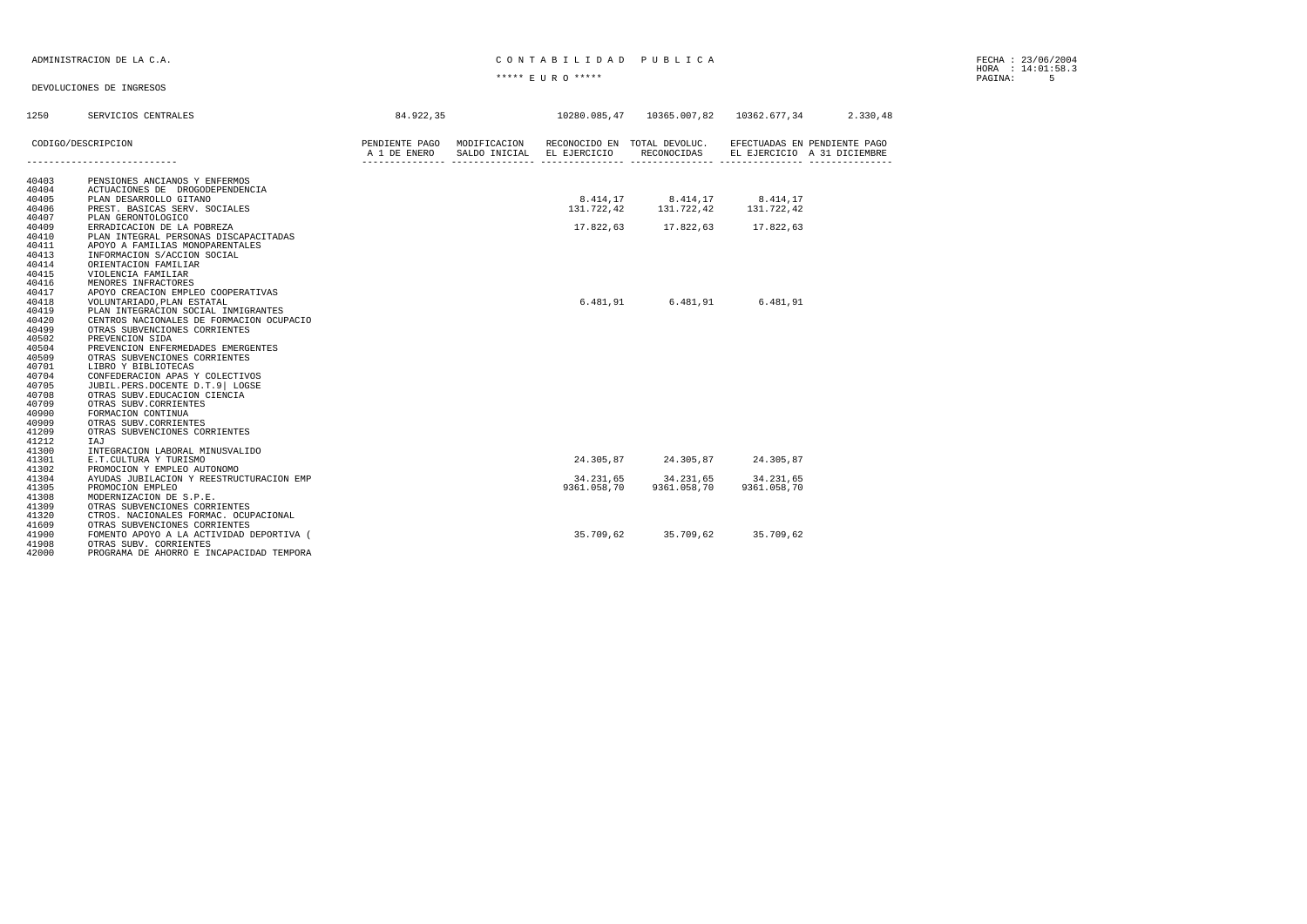### ADMINISTRACION DE LA C.A. CARRECTES EN CONTRABILIDAD PUBLICA

HORA : 14:01:58.5 \*\*\*\*\* E U R O \*\*\*\*\* PAGINA: 6

| 1250  | SERVICIOS CENTRALES                                                                                                                      | 84.922.35 |       | 10280.085.47  10365.007.82  10362.677.34  2.330.48 |           |                                                             |
|-------|------------------------------------------------------------------------------------------------------------------------------------------|-----------|-------|----------------------------------------------------|-----------|-------------------------------------------------------------|
|       | CODIGO/DESCRIPCION<br>PENDIENTE PAGO MODIFICACION RECONOCIDO EN TOTAL DEVOLUC.<br>A 1 DE ENERO SALDO INICIAL EL EJERCICION DE PARALISTE. |           |       |                                                    |           | EFECTUADAS EN PENDIENTE PAGO<br>EL EJERCICIO A 31 DICIEMBRE |
|       |                                                                                                                                          |           |       |                                                    |           |                                                             |
| 46000 | DIPUTACION PROV. DE HUESCA                                                                                                               |           |       |                                                    |           |                                                             |
| 46001 | DIPUTACION PROVINCIAL DE ZARAGOZA                                                                                                        |           |       |                                                    |           |                                                             |
| 46002 | DIPUTACION PROVINCIAL DE TERUEL                                                                                                          |           |       |                                                    |           |                                                             |
| 46109 | OTRAS SUBVENCIONES CORRIENTES                                                                                                            |           |       |                                                    |           |                                                             |
| 48001 | JUEGOS ESCOLARES                                                                                                                         |           |       |                                                    |           |                                                             |
| 48009 | OTRAS TRANSF. CORRIENTES                                                                                                                 |           |       |                                                    |           |                                                             |
| 49100 | AGRICULTURA (PAC)                                                                                                                        |           |       |                                                    |           |                                                             |
| 49300 | FSE OBJETIVO 3                                                                                                                           |           |       |                                                    |           |                                                             |
| 49301 | INICIATIVA COMUNITARIA EQUAL                                                                                                             |           |       |                                                    |           |                                                             |
| 49900 | U.E. (PUNTO INFORMACION EUROPEA)                                                                                                         |           |       |                                                    |           |                                                             |
| 52000 | INTERESES                                                                                                                                |           |       |                                                    |           |                                                             |
| 52001 | SERVICIOS PROV. DE HACIENDA                                                                                                              |           |       |                                                    |           |                                                             |
| 52009 | DEL ISVA                                                                                                                                 |           |       | 74, 24 74, 24                                      | 74,24     |                                                             |
| 53000 | DE ORGANISMOS Y EMPRESAS                                                                                                                 |           |       |                                                    |           |                                                             |
| 54000 | PRESIDENCIA Y RELACIONES INSTITUCIONALES                                                                                                 |           |       |                                                    |           |                                                             |
| 54001 | ECONOMIA, HACIENDA-ALQUILER DE INMUEBLES                                                                                                 |           |       |                                                    |           |                                                             |
| 54006 | CULTURA Y TURISMO-ALQUILER INMUEBLES                                                                                                     |           | 28,50 | 28,50                                              | 28,50     |                                                             |
| 54008 | ARRENDAMIENTO DE LOCALES                                                                                                                 |           |       |                                                    |           |                                                             |
| 54009 | ALQUILER VVDAS DEL I.S.V.A                                                                                                               |           |       |                                                    |           |                                                             |
| 55001 | CANONES CONCESIONARIOS                                                                                                                   |           |       | 160,56 160,56                                      | 160.56    |                                                             |
| 55100 | INGRESOS PRODUCTOS                                                                                                                       |           |       |                                                    |           |                                                             |
| 55200 | INVESTIGACION AGRARIA                                                                                                                    |           |       |                                                    |           |                                                             |
| 55201 | PRODUCCION AGRARIA                                                                                                                       |           |       |                                                    |           |                                                             |
| 55203 | DE PROTECCION Y GESTION MONTES                                                                                                           |           |       | 40.709,97 40.709,97 40.635,72                      |           | 74,25                                                       |
| 55204 | TECNOLOGIA AGRARIA                                                                                                                       |           |       |                                                    |           |                                                             |
| 55209 | DE OTROS APROVECHAMIENTOS                                                                                                                |           |       |                                                    |           |                                                             |
| 55300 | CANONES DE I.T.V. PRIVADAS                                                                                                               |           | 76.71 | 76.71                                              | 76.71     |                                                             |
| 55301 | CANONES DE EXPLOTACION HOSPEDERIA                                                                                                        |           |       |                                                    |           |                                                             |
| 55302 | DE PRESIDENCIA Y RELACIONES INSTITUCIONA                                                                                                 |           |       |                                                    |           |                                                             |
| 55303 | CULTURA Y TURISMO                                                                                                                        |           |       |                                                    |           |                                                             |
| 55309 | OTROS                                                                                                                                    |           |       |                                                    |           |                                                             |
| 55909 | OTROS APROVECHAMIENTOS                                                                                                                   |           |       |                                                    |           |                                                             |
| 59000 | VVDAS. PROMOCION PUBLICA                                                                                                                 |           |       | 14.322,31 14.322,31 14.322,31                      |           |                                                             |
| 59003 | VENTA DE LOCALES                                                                                                                         |           |       |                                                    |           |                                                             |
| 59100 | VVDAS. PROMOCION PUBLICA                                                                                                                 |           |       |                                                    |           |                                                             |
| 60003 | AGRICULTURA                                                                                                                              |           |       |                                                    |           |                                                             |
| 60009 | DEL I.S.V.A.                                                                                                                             | 84.681,95 |       | 84.681,95                                          | 84.681,95 |                                                             |
| 60012 | ECONOMIA HACIENDA Y EMPLEO                                                                                                               |           |       |                                                    |           |                                                             |
| 61000 | VENTA DE INVERSIONES REALES (VARIOS)                                                                                                     |           |       |                                                    |           |                                                             |
| 70002 | CONVENIO AVE                                                                                                                             |           |       |                                                    |           |                                                             |
| 70209 | OTRAS SUBV. DE CAPITAL                                                                                                                   |           |       |                                                    |           |                                                             |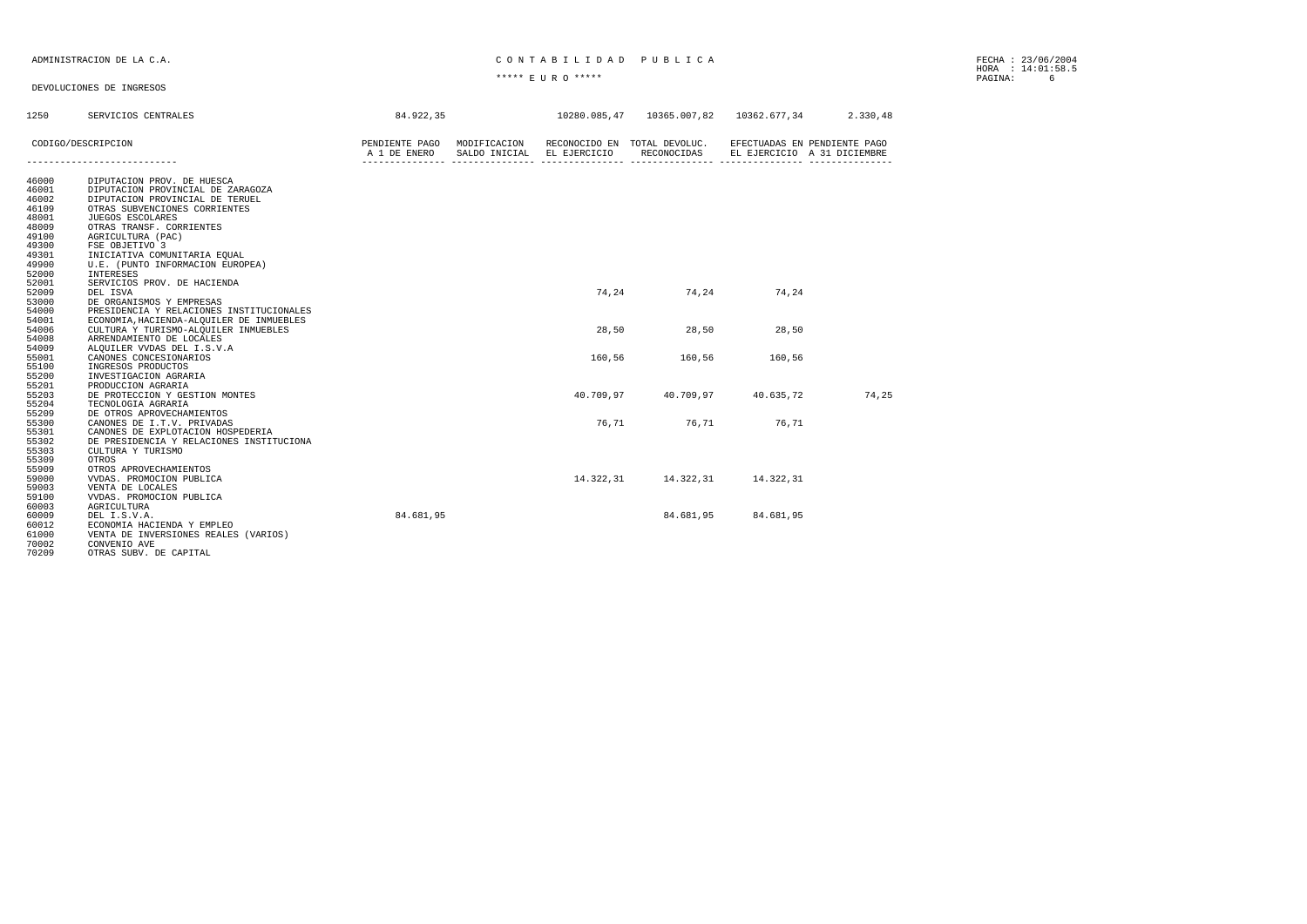### ADMINISTRACION DE LA C.A. CONTABILIDAD PUBLICA

HORA : 14:01:58.9 \*\*\*\*\* E U R O \*\*\*\*\* PAGINA: 7

| 1250           | SERVICIOS CENTRALES                                                        | 84.922,35                                   |               |              | 10280.085,47   10365.007,82                 | 10362.677,34 | 2.330,48                                                    |
|----------------|----------------------------------------------------------------------------|---------------------------------------------|---------------|--------------|---------------------------------------------|--------------|-------------------------------------------------------------|
|                | CODIGO/DESCRIPCION<br>----------------------------                         | PENDIENTE PAGO MODIFICACION<br>A 1 DE ENERO | SALDO INICIAL | EL EJERCICIO | RECONOCIDO EN TOTAL DEVOLUC.<br>RECONOCIDAS |              | EFECTUADAS EN PENDIENTE PAGO<br>EL EJERCICIO A 31 DICIEMBRE |
|                |                                                                            |                                             |               |              |                                             |              |                                                             |
| 70401          | MEDIDAS ANTICONTAMINANTES                                                  |                                             |               |              |                                             |              |                                                             |
| 70402          | PLAN DE VIVIENDA                                                           |                                             |               |              |                                             |              |                                                             |
| 70409          | OTRAS SUBV.DE CAPITAL                                                      |                                             |               |              |                                             |              |                                                             |
| 70500<br>70502 | MAQUINARIA Y MEDIOS DE PRODUC.<br>REESTRUCT. Y CONSERV. DEL OLIVAR Y VIÑED |                                             |               |              |                                             |              |                                                             |
| 70505          | ORD. Y MEJ. EXPLOT. GANADERAS                                              |                                             |               |              |                                             |              |                                                             |
| 70506          | CAMPAÑA DE SANIDAD ANIMAL                                                  |                                             |               |              |                                             |              |                                                             |
| 70507          | A.D.S. DE PORCINO                                                          |                                             |               |              |                                             |              |                                                             |
| 70508          | APICULTURA                                                                 |                                             |               |              |                                             |              |                                                             |
| 70509          | OTRAS SUBV. DE CAPITAL                                                     |                                             |               |              |                                             |              |                                                             |
| 70510          | ATRIAS                                                                     |                                             |               |              |                                             |              |                                                             |
| 70511          | CALIDAD CARNE                                                              |                                             |               |              |                                             |              |                                                             |
| 70512          | AGRUPACION PRODUCTOS AGRARIOS                                              |                                             |               |              |                                             |              |                                                             |
| 70513          | PROYECTOS SEMILLAS, VIVEROS Y VID                                          |                                             |               |              |                                             |              |                                                             |
| 70514          | COFINANC. MAPA. INDUSTRIA AGRARIA                                          |                                             |               |              |                                             |              |                                                             |
| 70516<br>70517 | AYUDAS I.F.O.P.<br>LUCHA AGENTES NOCIVOS                                   |                                             |               |              |                                             |              |                                                             |
| 70518          | CONTROL LECHERO                                                            |                                             |               |              |                                             |              |                                                             |
| 70520          | FORESTACION                                                                |                                             |               |              |                                             |              |                                                             |
| 70521          | AGROAMBIENTALES                                                            |                                             |               |              |                                             |              |                                                             |
| 70522          | CESE ANTICIPADO                                                            |                                             |               |              |                                             |              |                                                             |
| 70523          | LEADER II                                                                  |                                             |               |              |                                             |              |                                                             |
| 70524          | PRODER                                                                     |                                             |               |              |                                             |              |                                                             |
| 70525          | I.C.B.                                                                     |                                             |               |              |                                             |              |                                                             |
| 70529          | ERRADICACION E.E.B                                                         |                                             |               |              |                                             |              |                                                             |
| 70532          | AYUDAS POR CLIMATOLOGÍA ADVERSA                                            |                                             |               |              |                                             |              |                                                             |
| 70533          | MEJORA SECTOR FRUTO DE CASCARA                                             |                                             |               |              |                                             |              |                                                             |
| 70550          | PROYECTOS DE INVESTIGACION (INIA)                                          |                                             |               |              | $1.929, 17$ $1.929, 17$                     | 126.13       | 1.803,04                                                    |
| 70601<br>70602 | SEGURIDAD MINERA                                                           |                                             |               |              |                                             |              |                                                             |
| 70609          | PLAN CONSOLIDACION Y COMPETITIVIDAD PYME<br>OTRAS SUBV.DE CAPITAL          |                                             |               |              |                                             |              |                                                             |
| 70801          | GUARDERIAS INFANTILES                                                      |                                             |               |              |                                             |              |                                                             |
| 70803          | IAM (MINISTERIO DE TRABAJO Y ASUNTOS SOC                                   |                                             |               |              |                                             |              |                                                             |
| 70809          | OTRAS SUBV.DE CAPITAL                                                      |                                             |               |              |                                             |              |                                                             |
| 70901          | PLAN ESPECIAL DE TERUEL                                                    |                                             |               |              |                                             |              |                                                             |
| 70902          | PLAN DE MINERIA                                                            |                                             |               |              |                                             |              |                                                             |
| 70906          | EDUCACION Y CIENCIA                                                        |                                             |               |              |                                             |              |                                                             |
| 70909          | OTRAS SUBV.DE CAPITAL                                                      |                                             |               |              |                                             |              |                                                             |
| 71900          | CONSTRUCCIONES DEPORTIVAS (CSD)                                            |                                             |               | 62,19        | 62,19                                       | 62.19        |                                                             |
| 71908          | TRANSF. DE CAPITAL DE 00.AA.A.                                             |                                             |               |              |                                             |              |                                                             |
| 72109          | OTRAS (PLAN GERONTOLOGICO)                                                 |                                             |               |              |                                             |              |                                                             |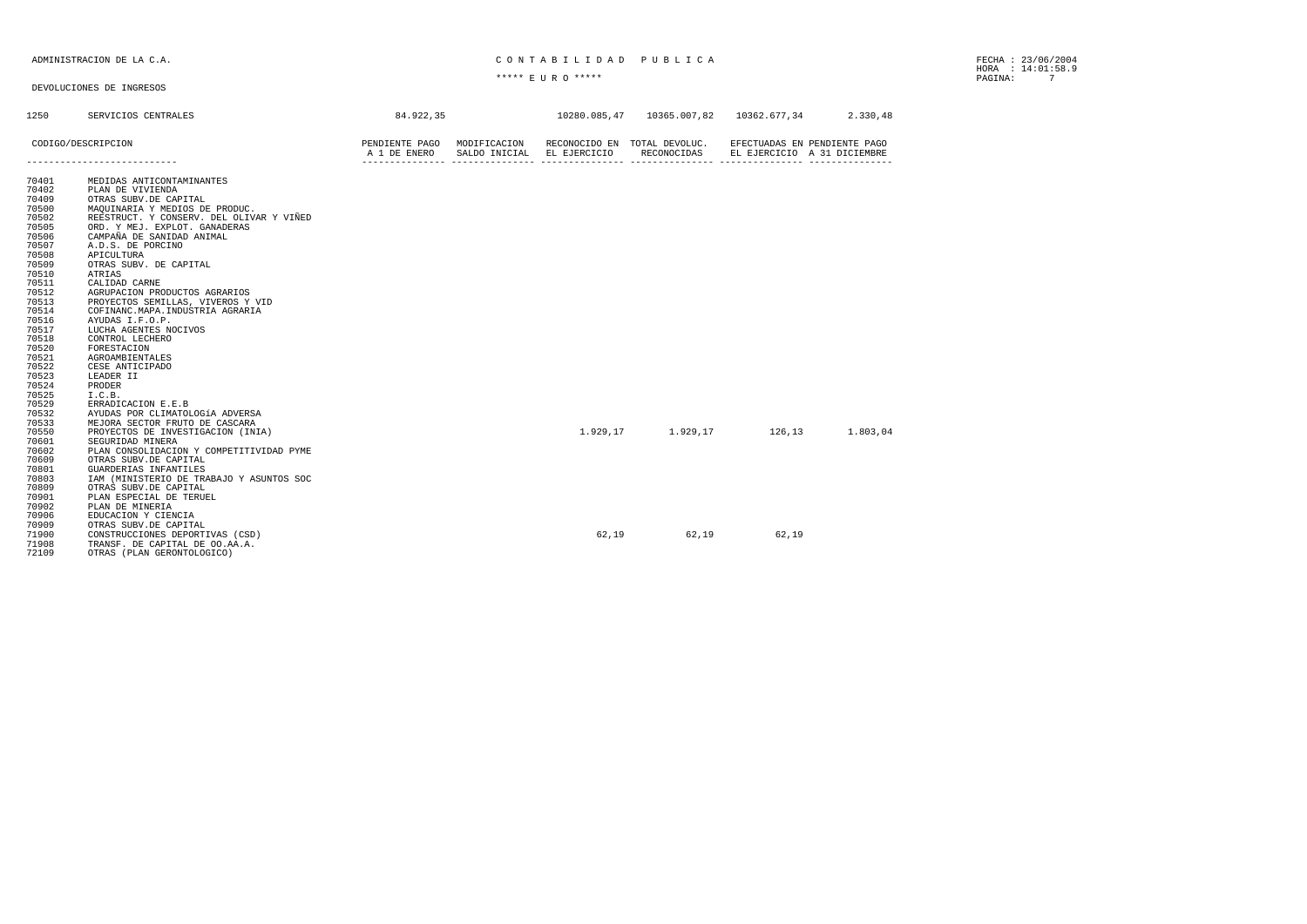### ADMINISTRACION DE LA C.A. CONTABILIDAD PUBLICA

HORA : 14:01:59.2 \*\*\*\*\* E U R O \*\*\*\*\* PAGINA: 8

| 1250           | SERVICIOS CENTRALES                                      | 84.922,35                               |                             |           | 10280.085,47  10365.007,82  10362.677,34  2.330,48 |           |                                                             |
|----------------|----------------------------------------------------------|-----------------------------------------|-----------------------------|-----------|----------------------------------------------------|-----------|-------------------------------------------------------------|
|                | CODIGO/DESCRIPCION                                       | A 1 DE ENERO SALDO INICIAL EL EJERCICIO | PENDIENTE PAGO MODIFICACION |           | RECONOCIDO EN TOTAL DEVOLUC.<br>RECONOCIDAS        |           | EFECTUADAS EN PENDIENTE PAGO<br>EL EJERCICIO A 31 DICIEMBRE |
|                | ---------------------------                              |                                         |                             |           |                                                    |           |                                                             |
| 76009<br>79099 | OTRAS SUBV. DE CAPITAL<br>FEOGA-OTRAS TRANSF.DE CAPITAL  |                                         |                             |           | 49.824.21 49.824.21                                | 49.824,21 |                                                             |
| 79100          | FORESTACION                                              |                                         |                             |           |                                                    |           |                                                             |
| 79101          | AGROAMBIENTALES                                          |                                         |                             |           |                                                    |           |                                                             |
| 79102          | CESE ANTICIPADO                                          |                                         |                             |           |                                                    |           |                                                             |
| 79103          | I.C.B.                                                   |                                         |                             |           |                                                    |           |                                                             |
| 79106          | MODERNIZACION DE REGADIOS                                |                                         |                             |           |                                                    |           |                                                             |
| 79108          | PDR.RENOVACION Y DESAR.DE PUEBLOS Y PATR                 |                                         |                             |           |                                                    |           |                                                             |
| 79109          | PDR.DIVERSIF.DE ACTIVIDADES EN EL AMBITO                 |                                         |                             |           |                                                    |           |                                                             |
| 79110          | PDR.DESAR.Y MEJORA INFR.PRODUCION AGRARI                 |                                         |                             |           |                                                    |           |                                                             |
| 79111          | PDR. FORMACION                                           |                                         |                             |           |                                                    |           |                                                             |
| 79112          | PDR. TRANSFORM. Y COMERC. PRODUCTOS AGRICOL              |                                         |                             |           |                                                    |           |                                                             |
| 79113<br>79114 | PDR. MEDIDAS FORESTALES<br>PDR.CONCENTRACION PARCELARIA  |                                         |                             |           |                                                    |           |                                                             |
| 79115          | PDR. SERV. SUSTIT. Y GESTION EXPLOTACIONES               |                                         |                             |           |                                                    |           |                                                             |
| 79116          | PDR.COMERCIALIZACION PTOS DE CALIDAD                     |                                         |                             |           |                                                    |           |                                                             |
| 79117          | PDR.SERV.BASICOS PARA LA ECON.Y POBLACIO                 |                                         |                             |           |                                                    |           |                                                             |
| 79118          | PDR.PROTECCION Y MEDIO AMBIENTE                          |                                         |                             |           |                                                    |           |                                                             |
| 79119          | PDR. RECUPERACION DAÑOS DESASTRES NATURAL                |                                         |                             |           |                                                    |           |                                                             |
| 79120          | APICULTURA                                               |                                         |                             |           |                                                    |           |                                                             |
| 79121          | CAMPAÑA MOSCA OLIVO                                      |                                         |                             |           |                                                    |           |                                                             |
| 79122          | PDR SELVICULTURA                                         |                                         |                             |           |                                                    |           |                                                             |
| 79123          | PDR FOMENTO ACT. TURISTICAS Y ARTESANIA                  |                                         |                             |           |                                                    |           |                                                             |
| 79124          | PDR MEDIDAS TRANSITORIAS                                 |                                         |                             |           |                                                    |           |                                                             |
| 79125<br>79126 | PDR INVERSIONES EXPLOT. AGRICOLAS                        |                                         |                             |           |                                                    |           |                                                             |
| 79127          | PDR. INSTALACIONES JOV. AGRICULTORES<br>PDR - EVALUACION |                                         |                             |           |                                                    |           |                                                             |
| 79199          | OTRAS TRANSFERENCIAS DE CAPITAL                          |                                         |                             |           |                                                    |           |                                                             |
| 79200          | FEDER-OBJETIVO 2                                         |                                         |                             | 11.858,99 | 11.858,99                                          | 11,858,99 |                                                             |
| 79214          | AGRICULTURA Y MEDIOAMBIENTE (I+D-PROYECT                 |                                         |                             |           |                                                    |           |                                                             |
| 79240          | FEDER-INTERREG.                                          |                                         |                             |           |                                                    |           |                                                             |
| 79400          | FONDO DE COHESION                                        |                                         |                             |           |                                                    |           |                                                             |
| 79500          | INSTRUMENTO FINANCIERO DE ORDENACION PES                 |                                         |                             |           |                                                    |           |                                                             |
| 79900          | OTRAS SUBVNCIONES DEL EXTERIOR                           |                                         |                             |           |                                                    |           |                                                             |
| 79999          | RETORNOS PROG. OPERATIVOS CERRADOS                       |                                         |                             |           |                                                    |           |                                                             |
| 82100          | REINTEGROS VARIOS                                        |                                         |                             |           |                                                    |           |                                                             |
| 82101          | REINTEG. PRESTAMOS CONVENID. AYTOS.                      |                                         |                             |           |                                                    |           |                                                             |
| 82109          | REINTEGROS DEL ISVA                                      |                                         |                             |           |                                                    |           |                                                             |
| 84001          | DE EMPRESAS PRIVADAS                                     |                                         |                             |           |                                                    |           |                                                             |
| 92000          | LEY DE PRESUPUESTOS 2003                                 |                                         |                             |           |                                                    |           |                                                             |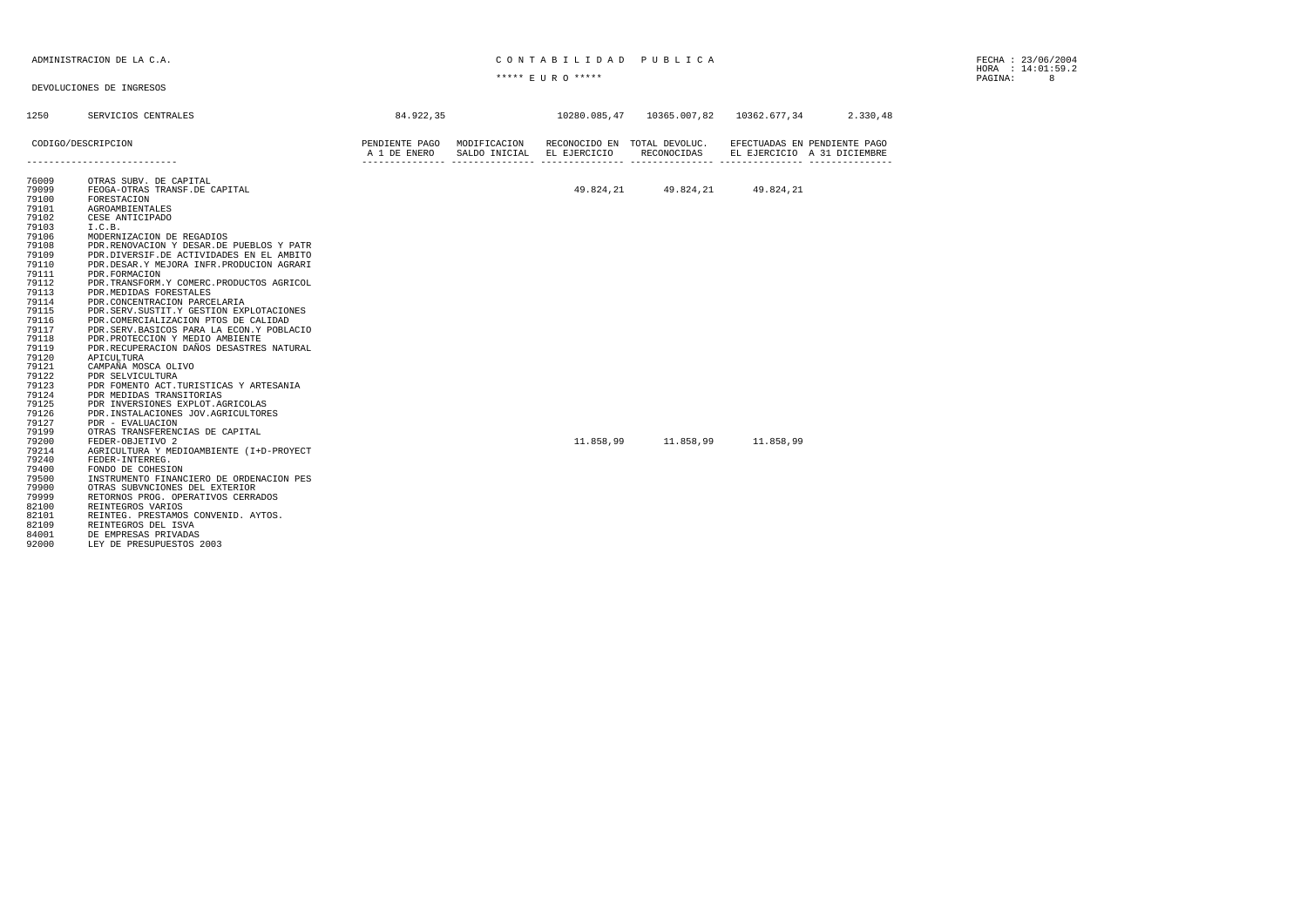### ADMINISTRACION DE LA C.A. CARRECTER EN LA CONTRETEIRA EN LA CONTRETEIRA EN LA CARRECTERA EN LA CARRECTERA EN LA

| 1251           | SERVICIO PROV. HACIENDA ZARAGOZA                             | 39.617.56      |               | 5931.931.54               | 5971.549.10               | 5945.004.68               | 26.544,42                    |
|----------------|--------------------------------------------------------------|----------------|---------------|---------------------------|---------------------------|---------------------------|------------------------------|
|                | CODIGO/DESCRIPCION                                           | PENDIENTE PAGO | MODIFICACION  | RECONOCIDO EN             | TOTAL DEVOLUC.            |                           | EFECTUADAS EN PENDIENTE PAGO |
|                |                                                              | A 1 DE ENERO   | SALDO INICIAL | EL EJERCICIO              | RECONOCIDAS               | EL EJERCICIO              | A 31 DICIEMBRE               |
|                |                                                              |                |               |                           |                           |                           |                              |
| 11000<br>11003 | S/ADQUISICIONES POR HERENCIAS O LEGADOS<br><b>DONACIONES</b> | 28.248.33      |               | 1808.811.05<br>207.123.87 | 1837.059.38<br>207.123.87 | 1811.737.23<br>207.123.87 | 25.322,15                    |
| 11100          | S/PATRIMONIO NETO DE PERSONAS FISICAS                        |                |               | 299.718,54                | 299.718,54                | 299.718,54                |                              |
| 20000          | S/TRANSMISIONES PATR. ONEROSAS                               | 503,70         |               | 1785.161.75               | 1785.665,45               | 1785.161,75               | 503,70                       |
| 20001          | S/OPERACIONES SOCIETARIAS                                    | 5.270,04       |               | 25.074.06                 | 30.344,10                 | 30.344,10                 |                              |
| 20002          | S/TRANSMISIONES DE VEHICULOS                                 | 141,09         |               | 11.380,35                 | 11.521,44                 | 11.380,35                 | 141,09                       |
| 20100<br>20101 | EFECTOS TIMBRADOS Y OTROS                                    | 5.454,40       |               | 1442.897.29<br>3.797.74   | 1448.351,69<br>3.797.74   | 1447.774.21<br>3.797.74   | 577,48                       |
| 20102          | S/EXCESO LETRAS DE CAMBIO<br>EXCESO LETRAS DE CAMBIO         |                |               |                           |                           |                           |                              |
| 37000          | CASINOS                                                      |                |               |                           |                           |                           |                              |
| 37001          | <b>BINGOS</b>                                                |                |               |                           |                           |                           |                              |
| 37002          | MAOUINAS RECREATIVAS                                         |                |               | 13,489,30                 | 13.489.30                 | 13.489.30                 |                              |
| 37003          | LOTERIAS, RIFAS, BOLETOS Y COMBINACIONES A                   |                |               |                           |                           |                           |                              |
| 37004          | M. RECREATIVAS GRAVAMEN COMPLEMENTARIO                       |                |               | 198.092.92                | 198.092.92                | 198.092.92                |                              |
| 39601          | ECONOMIA, HACIENDA Y EMPLEO                                  |                |               |                           |                           |                           |                              |
| 39802          | INTERESES DE DEMORA                                          |                |               | 136.384.67                | 136.384.67                | 136.384.67                |                              |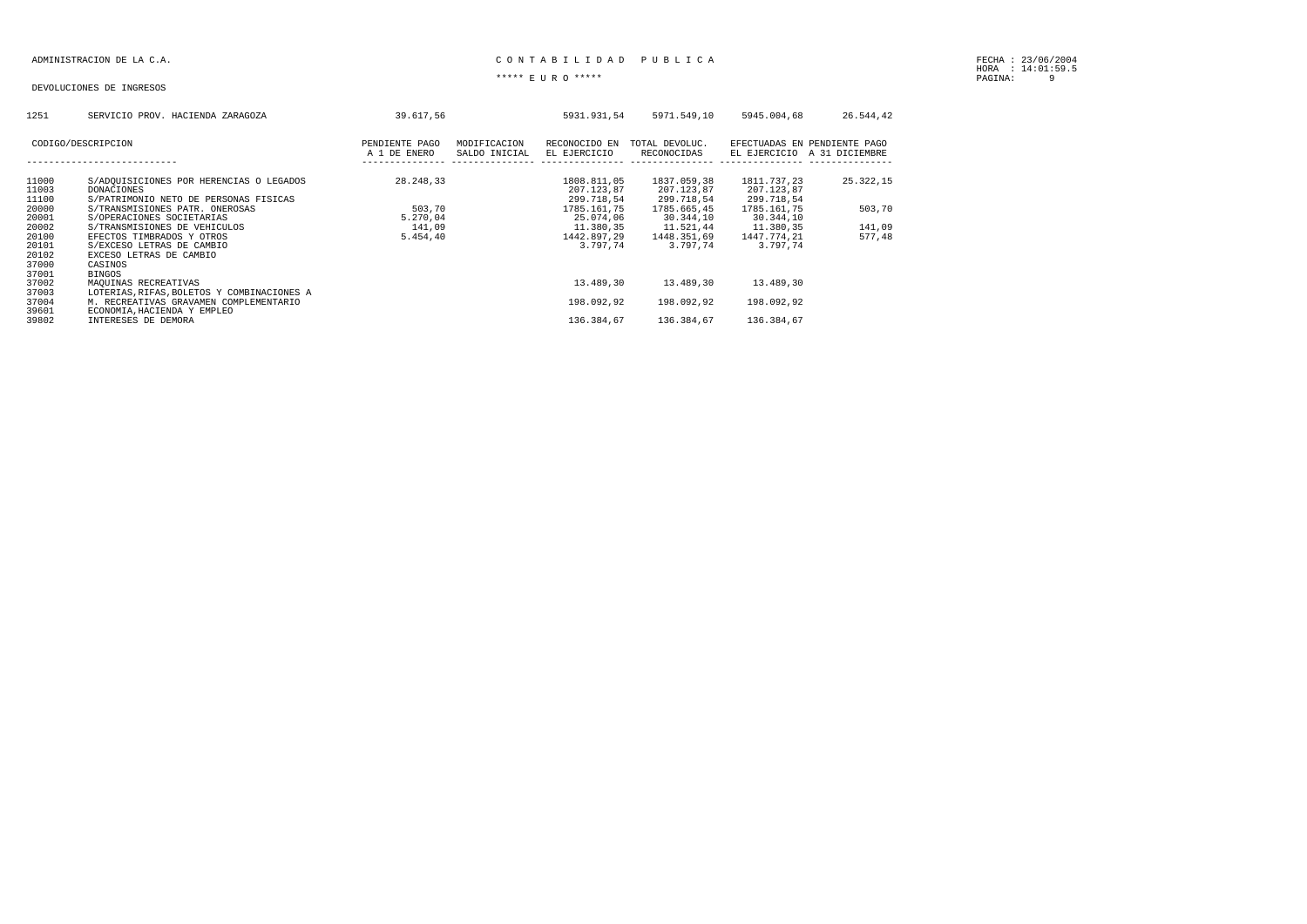### ADMINISTRACION DE LA C.A. CARREGATE DE LA CONTRESSE DE LA CONTRESSE DE LA PUBLICA E

HORA : 14:01:59.6 \*\*\*\*\* E U R O \*\*\*\*\* PAGINA: 10

### DEVOLUCIONES DE INGRESOS

### 1252 SERVICIO PROV. HACIENDA HUESCA 388.489,11 388.489,11 388.489,11

|                | CODIGO/DESCRIPCION<br>------------------------                   | PENDIENTE PAGO<br>A 1 DE ENERO | MODIFICACION<br>SALDO INICIAL | RECONOCIDO EN<br>EL EJERCICIO | TOTAL DEVOLUC.<br>RECONOCIDAS | EL EJERCICIO | EFECTUADAS EN PENDIENTE PAGO<br>A 31 DICIEMBRE |
|----------------|------------------------------------------------------------------|--------------------------------|-------------------------------|-------------------------------|-------------------------------|--------------|------------------------------------------------|
| 11000<br>11003 | S/ADQUISICIONES POR HERENCIAS O LEGADOS<br><b>DONACIONES</b>     |                                |                               | 52.406.97                     | 52.406.97                     | 52.406,97    |                                                |
| 11100          | S/PATRIMONIO NETO DE PERSONAS FISICAS                            |                                |                               | 9.482.59                      | 9.482.59                      | 9.482,59     |                                                |
| 20000          | S/TRANSMISIONES PATR. ONEROSAS                                   |                                |                               | 127.582.57                    | 127.582.57                    | 127.582,57   |                                                |
| 20001          | S/OPERACIONES SOCIETARIAS                                        |                                |                               | 2.388,02                      | 2.388,02                      | 2.388,02     |                                                |
| 20002          | S/TRANSMISIONES DE VEHICULOS                                     |                                |                               | 1.784.55                      | 1.784.55                      | 1.784.55     |                                                |
| 20100          | EFECTOS TIMBRADOS Y OTROS                                        |                                |                               | 95.765.53                     | 95.765.53                     | 95.765.53    |                                                |
| 20101          | S/EXCESO LETRAS DE CAMBIO                                        |                                |                               |                               |                               |              |                                                |
| 20102          | EXCESO LETRAS DE CAMBIO                                          |                                |                               |                               |                               |              |                                                |
| 37001<br>37002 | <b>BINGOS</b>                                                    |                                |                               | 18,250,00                     | 18,250,00                     | 18,250,00    |                                                |
| 37003          | MAOUINAS RECREATIVAS<br>LOTERIAS.RIFAS.BOLETOS Y COMBINACIONES A |                                |                               |                               |                               |              |                                                |
| 39501          | ECONOMIA, HACIENDA Y EMPLEO                                      |                                |                               |                               |                               |              |                                                |
| 39802          | INTERESES DE DEMORA                                              |                                |                               | 80.828.88                     | 80.828.88                     | 80.828.88    |                                                |
|                |                                                                  |                                |                               |                               |                               |              |                                                |